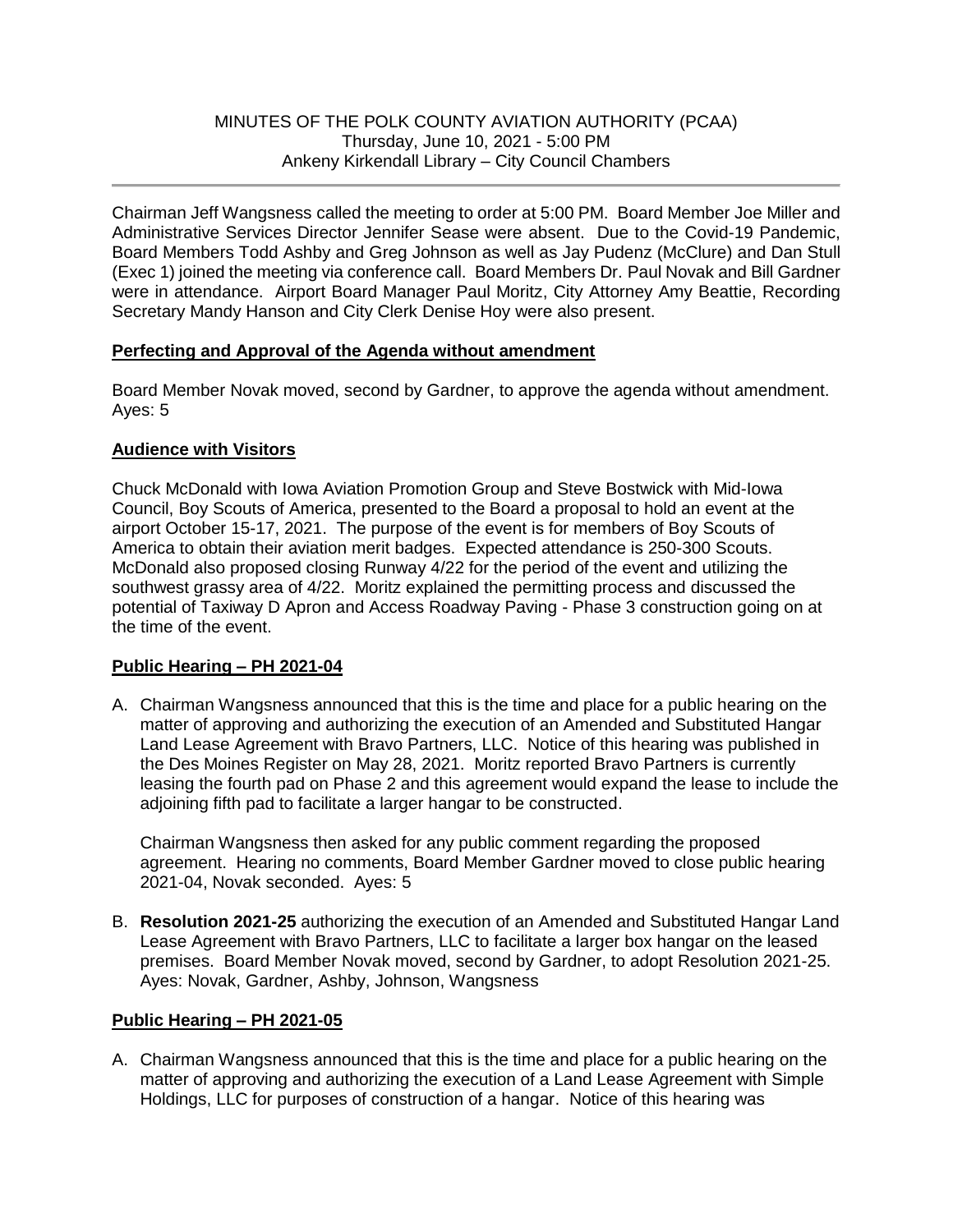published in the Des Moines Register on May 28, 2021. Moritz reported that Sawhill proposes to lease 50 feet of open ground adjacent to his proposed hangar. Sawhill advises he will be expanding his hangar on that open area in the future as a second phase and a fire barrier wall will be put in at that time. The lease agreement requires expansion of the hangar within five years.

Chairman Wangsness then asked for any public comment regarding the proposed agreement. Hearing no comments, Board Member Novak moved to close public hearing 2021-05, Gardner seconded. Ayes: 5

- B. **Resolution 2021-26** authorizing the execution of a Land Lease Agreement with Simple Holdings, LLC for purposes of construction of a hangar. Board Member Ashby moved, second by Novak, to adopt Resolution 2021-26. Ayes: Ashby, Novak, Gardner, Johnson, Wangsness
- C. **Resolution 2021-27** authorizing the execution of an Assignment of Lease by Tenant for Security. Board Member Ashby moved, second by Novak, to adopt Resolution 2021-27. Ayes: Ashby, Novak, Gardner, Johnson, Wangsness

## **FBO Report**

Dan Stull reported that terminal refurbishment is underway. The self-serve fuel and new fuel trucks are working great. The Corvette Club event went well with around 115-120 participants.

### **Finance / Budget Report**

Novak reported on the 6/10/21 listing of bills and aging summary. The final capital loan note interest and principal payment was made.

#### **Consent Agenda Items**

- 1. Approval of May 6, 2021, minutes.
- 2. Payment #39 to McClure Engineering Co., for services that include General On-Call Engineering Services in the amount of \$1,990.00.
- 3. Payment #6 to McClure Engineering Co., for services that include Taxiway D Apron and Access Roadway Paving – Phase 2 in the amount of \$8,151.75.
- 4. Payment #2 to Concrete Technologies, Inc. for construction services on the Taxiway D Apron and Access Roadway Paving – Phase 2 in the amount of \$305,518.57.
- 5. Payment #16 to McClure Engineering Co., for services that include Taxiway D Access Rd & Utilities – Phase 2 in the amount of \$1,135.00.
- 6. Approval of Bills and Transfer of Necessary Funds, \$726,510.47.
- 7. June 2021 Financial Reports
- 8. Accounts Receivable Aging Summary

#### **Approval of Consent Agenda Items**

Board Member Gardner moved, second by Novak, to approve Consent Agenda Items CA-1 through CA-8. Ayes: Gardner, Novak, Ashby, Johnson, Wangsness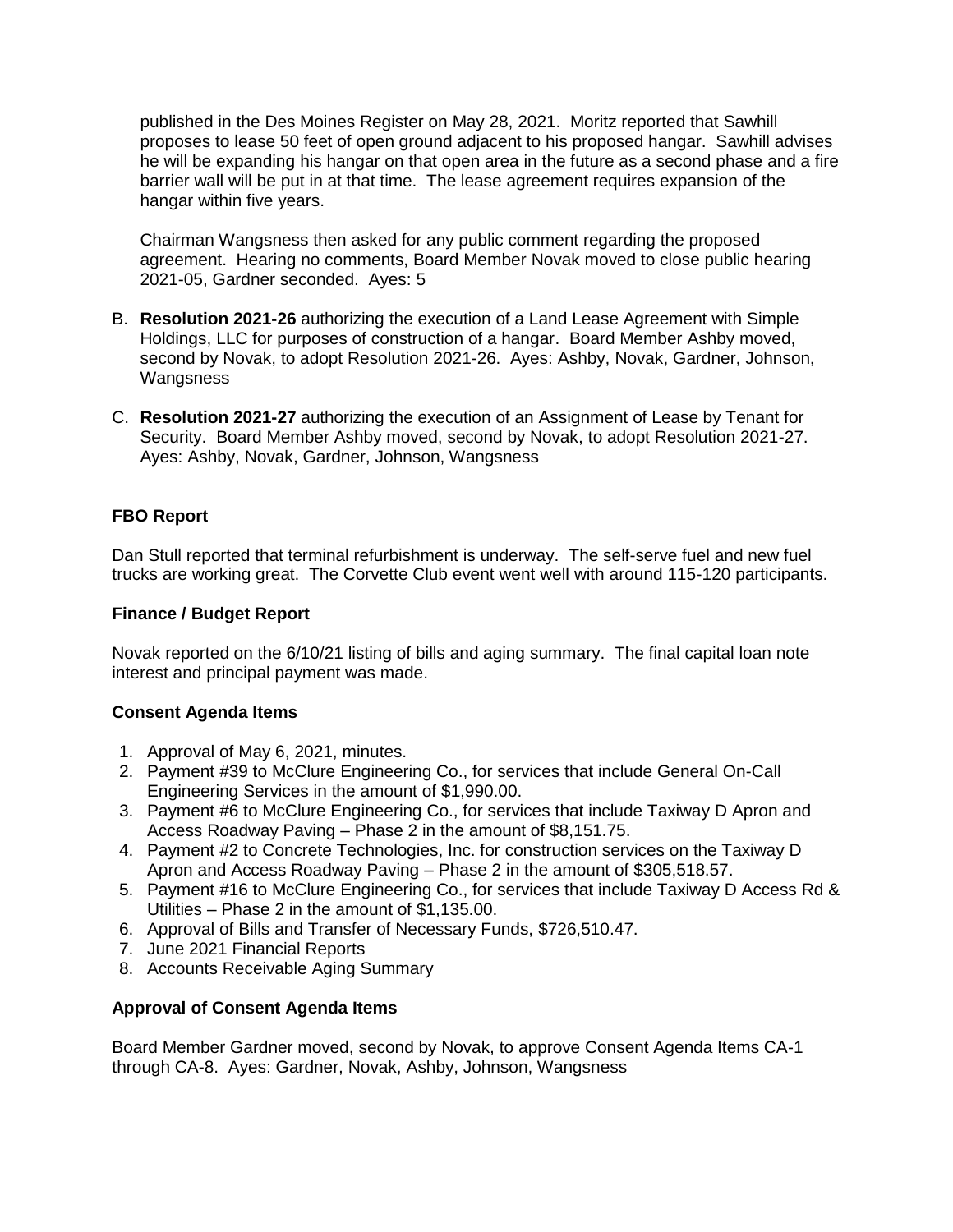#### **New Business**

- A. **Approval of DSM Magazine Unveiling Special Event Permit Application for 7/1/21.** Katie Forst with Exec 1 was present via conference call and reported that this is a rescheduled date from 2020. The event is free, but participants will need to register for a ticket. The event is capped at 190 participants. Board Member Ashby moved, second by Novak, to approve the DSM Magazine Unveiling Special Event Permit Application for July 1, 2021. Ayes: Ashby, Novak, Gardner, Johnson, Wangsness
- B. **Resolution 2021-28** approving a revision to the Ankeny Regional Airport Hangar Construction Standards to maximize the buildable areas of the Taxiway D Hangar Pads. Moritz reported this revision adds language to the Hangar Construction Standards prohibiting hangar land lease tenants from leasing open ground adjacent to their hangars to avoid constructing fire barrier walls and/or sprinkler systems. Board Member Gardner moved, second by Novak, to adopt Resolution 2021-28. Ayes: Gardner, Novak, Ashby, Johnson, Wangsness
- C. **Motion to direct the Chairperson to sign a Petition to Rezone Property at the northeast corner of the airport – Zimmer/Johnson Trust.** Moritz reported this is a proposal to rezone the northeast corner of the airport from Residential to M-1. Jay Pudenz with McClure completed a preliminary study for building heights. The FAA will need to give an official determination for building heights. Brent Culp with Snyder & Associates, representing the applicant Cam Duff/Logistics Realty Capital, was present at the meeting. He reported this is a proposed M-1 zoning, and the applicant is requesting signature on the rezoning petition as required by the City of Ankeny. The development would be similar to the development north and west of the airport and similar to that of Metro North Business Park. Novak moved, second by Gardner, to approve a motion to direct the Chairperson to sign a Petition to rezone property at the northeast corner of the airport – Zimmer/Johnson Trust. Ayes: Novak, Gardner, Ashby, Johnson, Wangsness
- D. **Discuss and review the Amended and Restated PCAA 28E Agreement.** Moritz reported the Amended and Restated Agreement is in the revision process. A ten-year agreement is being proposed with funding between Polk County and the City of Ankeny. Funding in FY22 would be set at \$0.15 per each \$1,000 of assessed valuation of all taxable property within each agency. Funding in FY23 would be set at \$0.15 per each \$1,000 of assessed valuation of all taxable property within each agency with the addition of Polk County's funding also including the amount Bondurant and Altoona would have provided. For the remaining years of the ten-year agreement, funding would not be tied to the tax base. Annual funding would increase by a percentage based on the Consumer Price Index with a floor and ceiling of 3 percent and 5 percent. Moritz also discussed changes in representation on the Board. It is being proposed to have five board members instead of seven – two representatives from Ankeny, two representatives from Polk County, and one joint representative from either Ankeny or Polk County. Proposing and ratifying of the one joint Ankeny/Polk County representative would alternate between the two agencies each term. Board members would serve four-year terms. No action was taken on this item.

#### **Reports**

A. Engineering Report